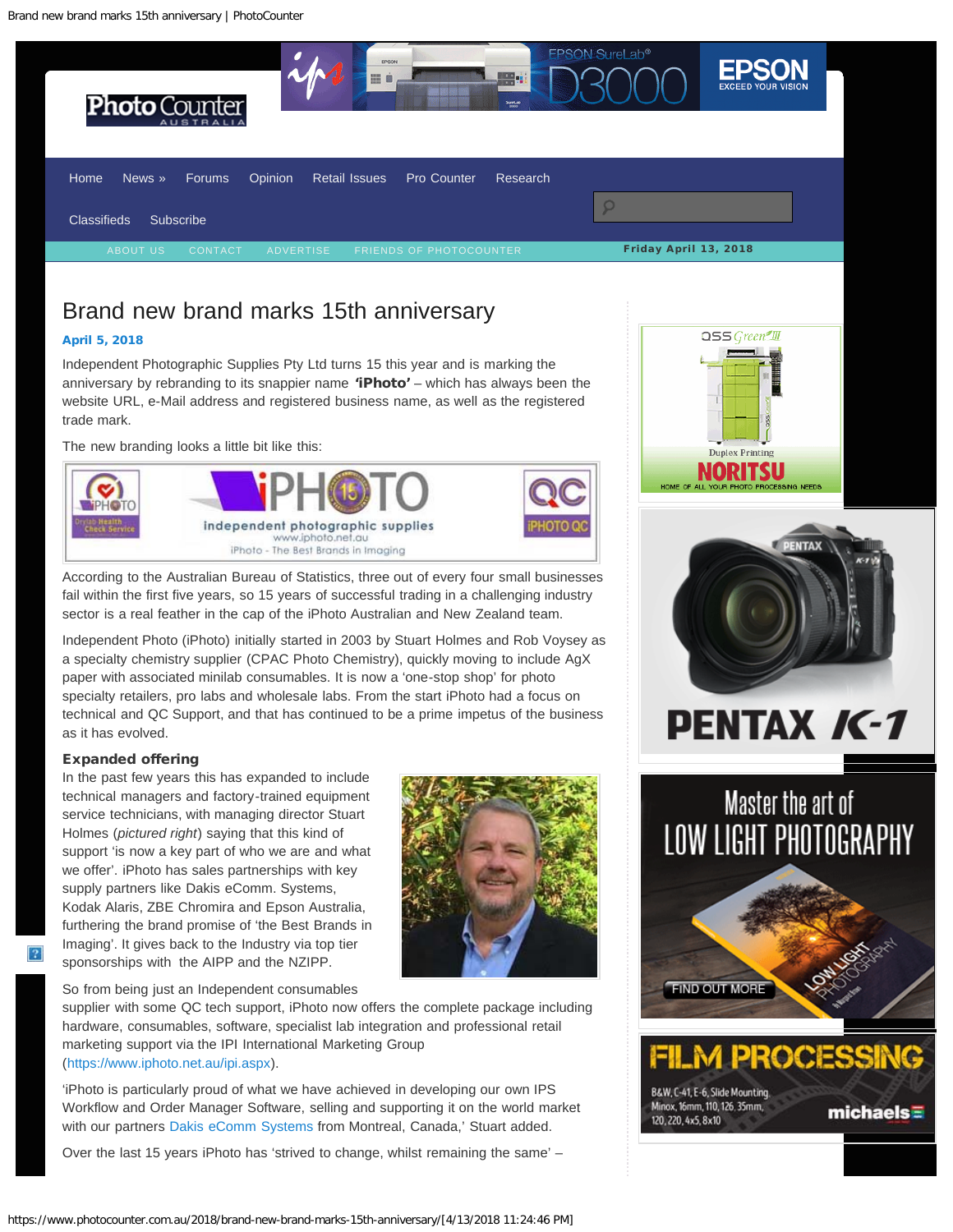constantly reinventing its product and service offering while remaining true to its initial axioms from 2003, being:

- Superior quality products;
- Better levels of service than previously experienced;
- Significant cost reductions, better value proposition.

A good example of this, noted iPhoto director Rob Voysey (*pictured right*) is the work the team has put into Epson Surelab technology. 'They are certainly good printers, but a good product becomes a great product with connectivity and sound tech support – in this case IPS Lab Workflow Software.

'We have taken these "bare" Surelab D700 and D3000 printers and made them into a modular, scaleable lab system more than able to not only compete with traditional wetlabs, but with digital press iGen (Xerox), Indigo (HP), and Dreamlabo (Canon) in the context of medium- to high-volume,



high quality print output in many successful Australian schools and prolab businesses.'

It appears that no one else in world except this 'little Aussie company' based in Thornleigh NSW is successfully pairing two, four, eight (or more) Epson Surelab D3000 printers together to create high volume, high quality output, now becoming the Print Quality Output Standard that all other processes are being compared too!

And, it's our own WFM software innovation that has made it viable. Our technical capabilities combined with the photographic resolution of the Epson drylab output are a winning combination.

iPhoto has also developed software solutions more suited to High Street photo retail operations. The iPhoto Job Downloader integrates with the Dakis Online ordering engine to automatically send jobs to any kind of printer – drylab, wetlab, wide format – even digital presses.

## AgX challenged

This evolution into the software and connectivity space was driven by the pursuit of best possible print quality. Stuart noted that the ubiquity of hi-res smartphone cameras & HD TV has moved the goalposts for photo specialty retail printing. Silver halide output simply doesn't have the ability to match the colour gamut and resolution of the latest phone screens and HD TV monitors.

'What we are producing now on Epson Surelabs matches HD smartphone screen output, while AgX now appears a bit of a muddy rendition compared to say an Apple Retina display.

'In other words, the human eye is a great comparator!'

Stuart explained that iPhoto was on a 'bit of a mission' to ensure commercial and retail photo print output in Australia didn't fall away to mere commodity quality as it would if labs transitioned from AgX to inferior thermal toner-based photo print output. He noted in the schools photography sector, parents have begun to push back against laminated tonerbased prints. He said it was not only an issue of print quality but also reliability, machine redundancy, serviceability, and return on investment (ROI).





Silver halide is challenged by both highres screens and competing printing technology, while Indigo, the best of the digital press alternatives, also falls short of inkjet's capabilities. **—**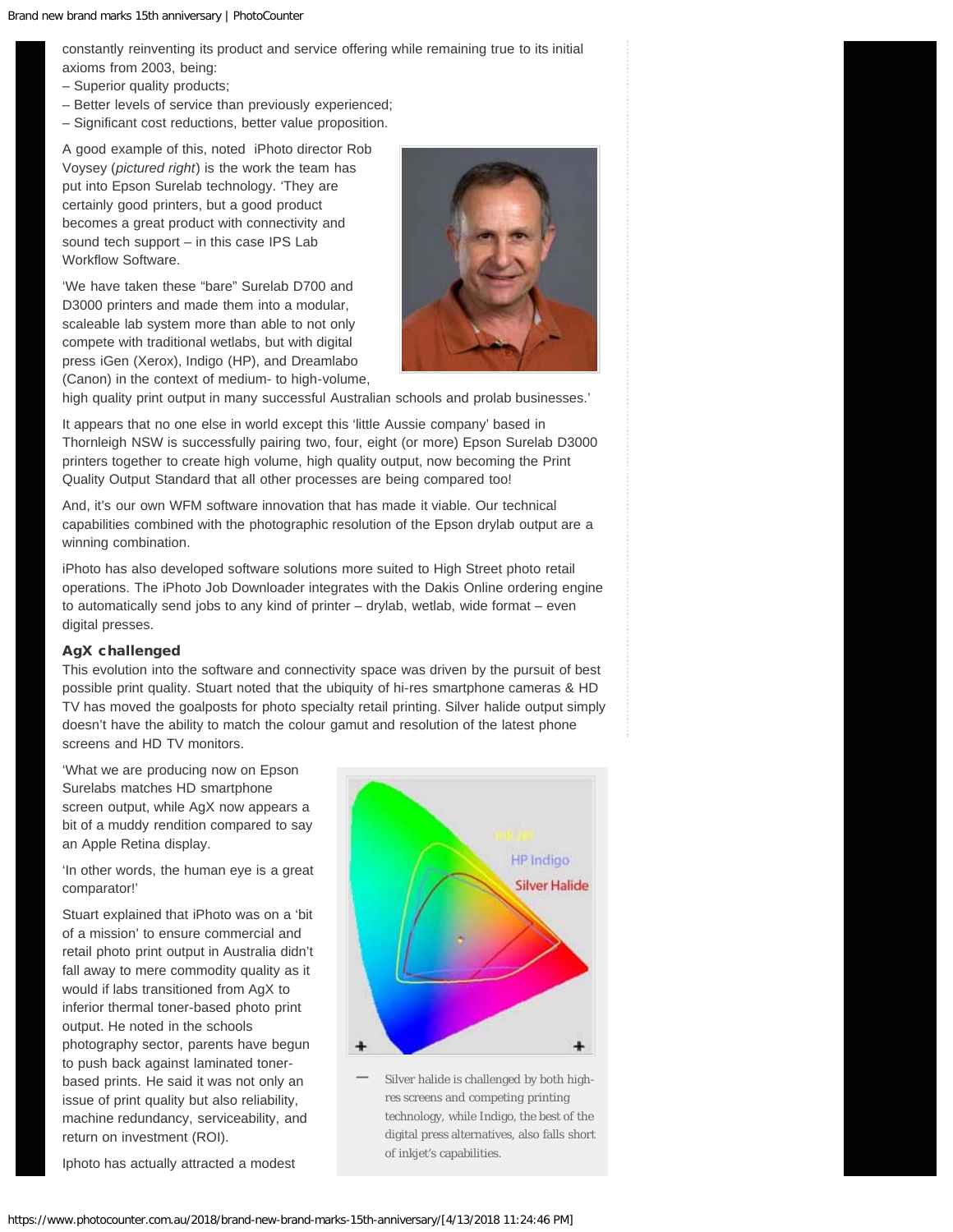level of support from Austrade to assist in its software development efforts, and

will once again be in the floor at Photokina 2018 in Germany showing its unique WFM Software. All in all, a lot has been achieved by 'a couple of local blokes who had a good idea over 15 years ago'.

# Sharing is caring!



<span id="page-2-0"></span>3 THOUGHTS ON "BRAND NEW BRAND MARKS 15TH ANNIVERSARY"

[Peter Michael](http://www.michaels.com.au/) on [April 9, 2018 at 10:31 am](#page-2-0) said: *Congratulations Rob & Stuart and the team at iPhoto. All the best.*

[Reply](https://www.photocounter.com.au/2018/brand-new-brand-marks-15th-anniversary/?replytocom=609255#respond) [↓](https://www.photocounter.com.au/2018/brand-new-brand-marks-15th-anniversary/?replytocom=609255#respond)

#### <span id="page-2-1"></span>Phil Gresham on [April 10, 2018 at 8:03 am](#page-2-1) said:

*Thanks for being there guys, when Agfa Gevaert pulled the pin we moved to Konica, a few months later they also shut down. It was different times we had two high speed printers, 12 kiosks and a successful commercial wide format business.*

*We were never going to go dry but equipment let us down, we are pleased that the IPS team came up with the perfect solution.*

*With the growth in C41 processing we are especially thankful for the assistance of David Slade, he would be one of the few experts in the world remaining with C41 QA experience, he also wrote the Downloader Manager software!*

[Reply](https://www.photocounter.com.au/2018/brand-new-brand-marks-15th-anniversary/?replytocom=609260#respond) [↓](https://www.photocounter.com.au/2018/brand-new-brand-marks-15th-anniversary/?replytocom=609260#respond)

#### <span id="page-2-2"></span>[Melinda Whybrow](http://picturesplustas.com.au/) on [April 10, 2018 at 9:53 am](#page-2-2) said:

*Congratulations to Darryn, David, Peter and the Team. Three years ago, we invested in Epson printers & software solutions and David and Darryn went over and above to ensure we had the training to experience a smooth transition. We have never looked back and are now on the verge of investing further with iPhoto and Dakis kiosks. It was important to us that we had backup support from our supplier. This has made all the difference to us. iPhoto have never let us down.*

[Reply](https://www.photocounter.com.au/2018/brand-new-brand-marks-15th-anniversary/?replytocom=609262#respond) [↓](https://www.photocounter.com.au/2018/brand-new-brand-marks-15th-anniversary/?replytocom=609262#respond)